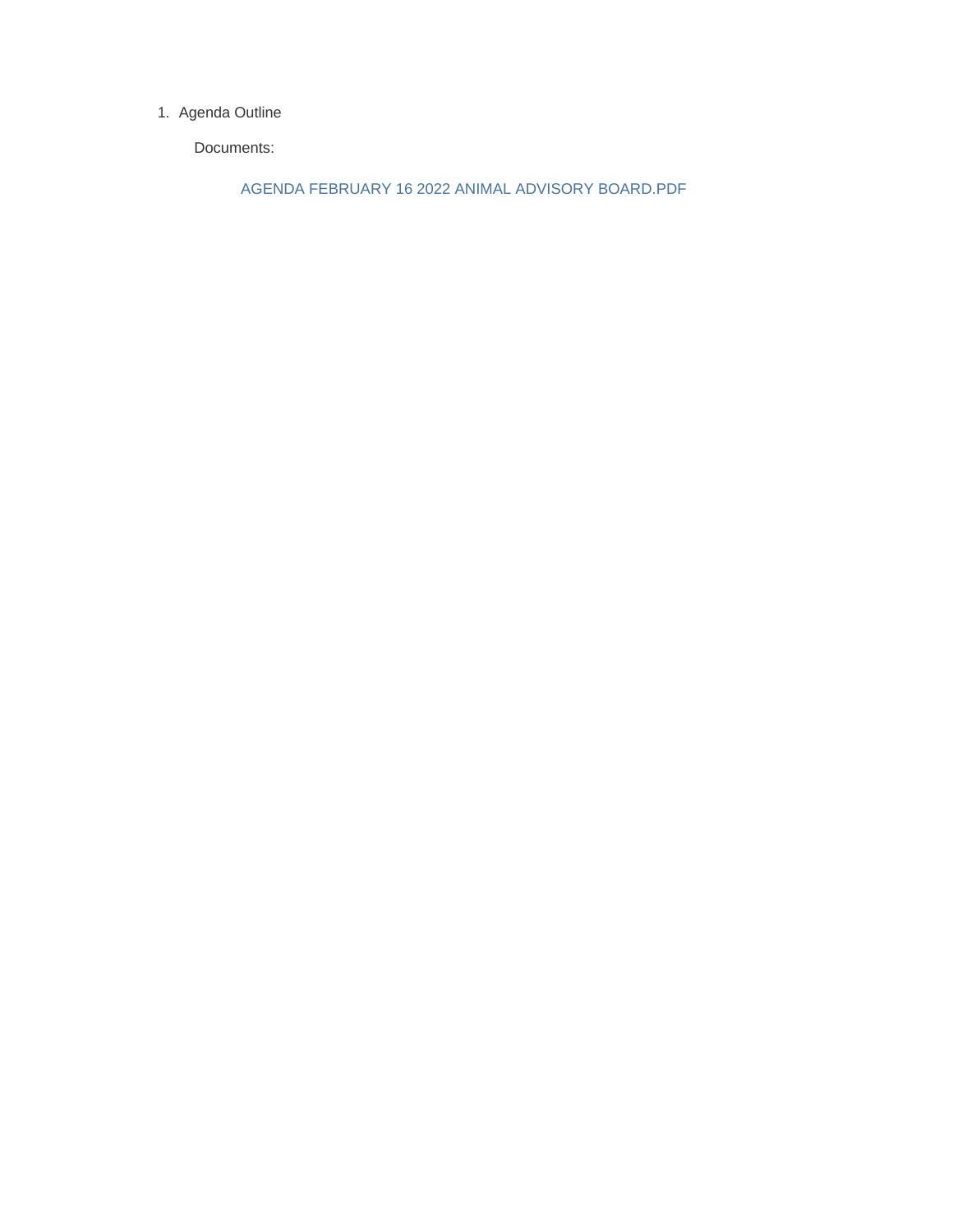Regular Burke County Animal Advisory Board Meeting February 16, 2022 6:00 pm Burke County Services Building Commissioners Meeting Room 110 N. Green Street Morganton, NC 28655

## **AGENDA**

**Call to Order**

**Welcome**

# **Introduction of new Board members**

## **Approval of Agenda**

## **Approval of Minutes** (November)

### **Election of Officers**

President Vice President **Secretary** 

## **Presentation**

## Monthly Animal Services Report – Presented by Kaitlin Settlemyre

- # animals intake
- # transported out of state
- # adopted
- $\bullet$  # returned to owner
- $\bullet$  # euthanized
- Average daily census for month: dogs / cats
- Rescues currently pulling from Animal Services and #'s pulled
- Update on TRN project

## **2021 Burke County Animal Services Report**

#### **New Shelter Update**

**Foundation Report**

**Animal Enforcement Report** – Enforcement Officer, Pete Aldridge

PSA Update – Gwen Stephens